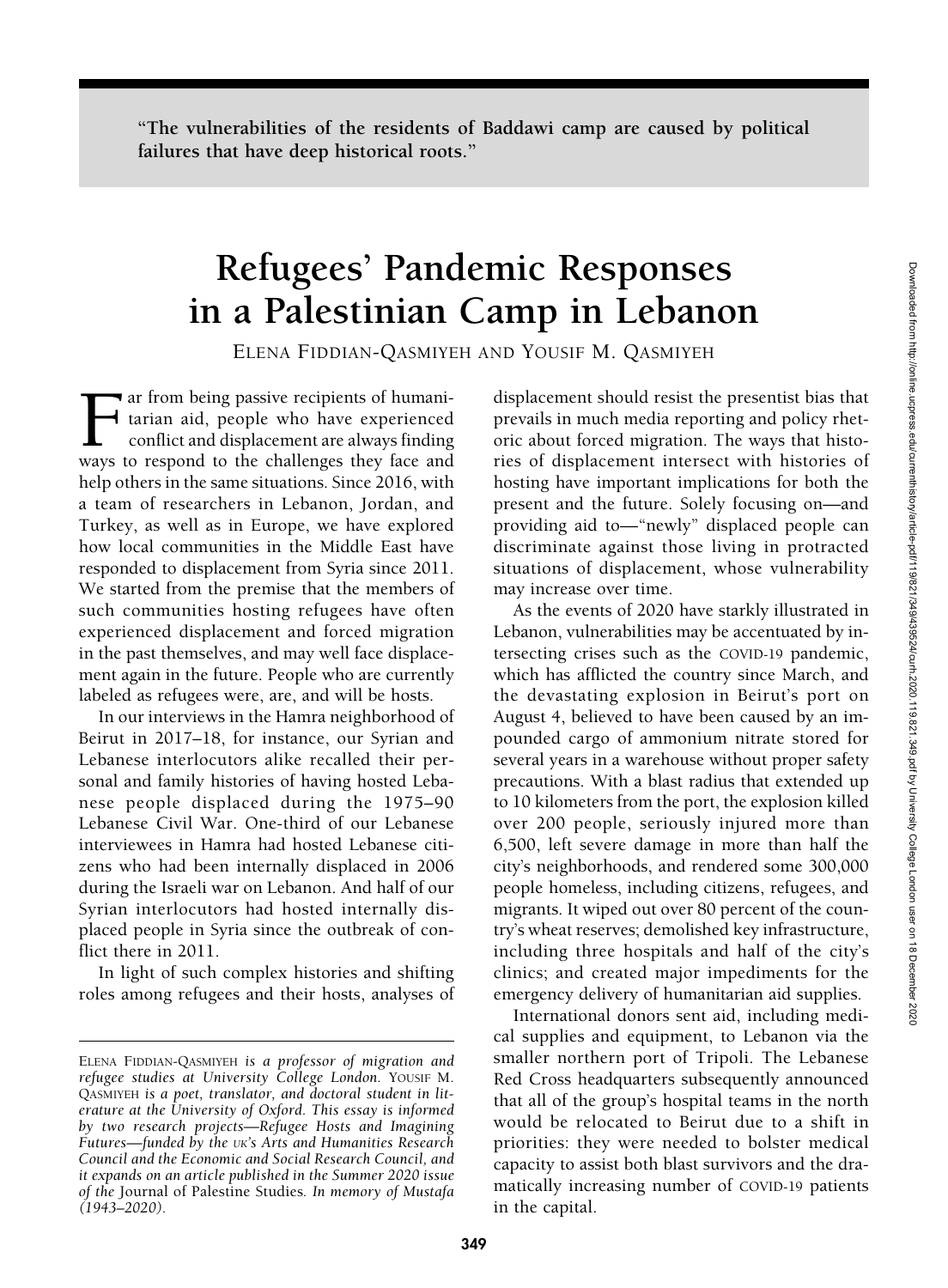It is to the coronavirus pandemic that we now turn, shifting from Beirut (which has been the focus of so much attention) to a small and under-researched urban refugee camp in North Lebanon called Baddawi camp. Here in Baddawi, residents have been supporting both "old" and "new" fellow refugees who share the camp amid the multifaceted risks created by the pandemic and by the diverse responses to it, from the allocation of health care resources to anti-refugee rhetoric. To provide more direct, personal impressions of what it is like to experience these conditions than can be conveyed by more detached analytical observations, we intersperse our reflections with excerpts from the poetry of one of the authors, Yousif M. Qasmiyeh––who was himself born in Baddawi camp.

## LIFE IN A CROWDED CAMP

"What makes a camp a camp? And what is the beginning of a camp if there is any? And do camps exist in order to die or exist forever?" These questions, posed by Qasmiyeh in his 2016 poem

"Writing the Camp: Writing the Camp Archive," hover as we consider how to introduce Baddawi camp. One way of doing so is as follows:

Baddawi camp is situated on the outskirts of Lebanon's second-largest city, Tripoli,

near the small town of Baddawi, which is located on the coastal road that runs all the way to Syria. The camp was established in the mid-1950s to house Palestinian refugees. Ever since, it has remained on the original one-square-kilometer plot of land leased by the Lebanese state to the United Nations Relief and Works Agency for Palestine Refugees in the Near East (UNRWA). But it has expanded vertically to accommodate not only the original inhabitants and their families, but also the thousands of people who have arrived Baddawi from different conflict situations across Lebanon and farther afield. These included Palestinians from other Lebanese camps, like al-Nabatiyeh, destroyed by Israeli air raids in 1974; Tel el-Zaatar, razed to the ground in 1976 by Lebanese Christian militias and the Syrian army; and Nahr el-Bared, shelled and bombarded in 2007 by the Lebanese Army in clashes with the Fatah al-Islam militant group. The most recent arrivals are refugees from the ongoing Syrian conflict.

Alongside that conventional description, consider these excerpts from "Writing the Camp":

Baddawi is my home camp, a small camp compared to other Palestinian camps in Lebanon. For many residents, it comprises two subcamps: the lower and the upper camps that converge at the old cemetery. As I was growing up, it was common for children to know their midwife. Ours, perhaps one of only two in the entire camp, was an elderly woman, who died tragically when a wall collapsed on top of her fragile body during a stormy day in the camp. The midwife was the woman who cut our umbilical cords and washed us for the first time. She lived by the main mosque—Masjid al-Quds—that overlooked the cemetery. She would always wait by the cemetery to stop those who she delivered en route to school, to give them a kiss and remind them that she was the one who made them.

The camp is never the same albeit with roughly the same area. New faces, new dialects, narrower alleys, newly-constructed and ever-expanding thresholds and doorsteps, intertwined clothing

Municipalities discriminated against Palestinian and Syrian refugees alike.

lines and electrical cables, well-shielded balconies, little oxygen, and impenetrable silences are all amassed in this space. ...

Refugees ask other refugees, who are we to come to you and who are

you to come to us? Nobody answers. Palestinians, Syrians, Iraqis, Kurds share the camp, the samedifferent camp, the camp of a camp. They have all come to re-originate the beginning with their own hands and feet.

These processes of different groups of displaced people "re-originating the beginning" reflect the extent to which the camp is always in a state of becoming, due to overlapping forms of conflict and displacement. Refugees create and recreate the camp, as well as knowledge of the camp.

# DISCRIMINATION AND DISTRUST

Focusing on the responses developed by and for both Palestinian and non-Palestinian residents in Baddawi camp highlights the importance of relationality. In this context, the term encompasses relationships among different groups of refugees, including Palestinians and Syrians, as well as the intersections of local-level responses with local, national, and international structures of inequality, exclusion, and marginalization.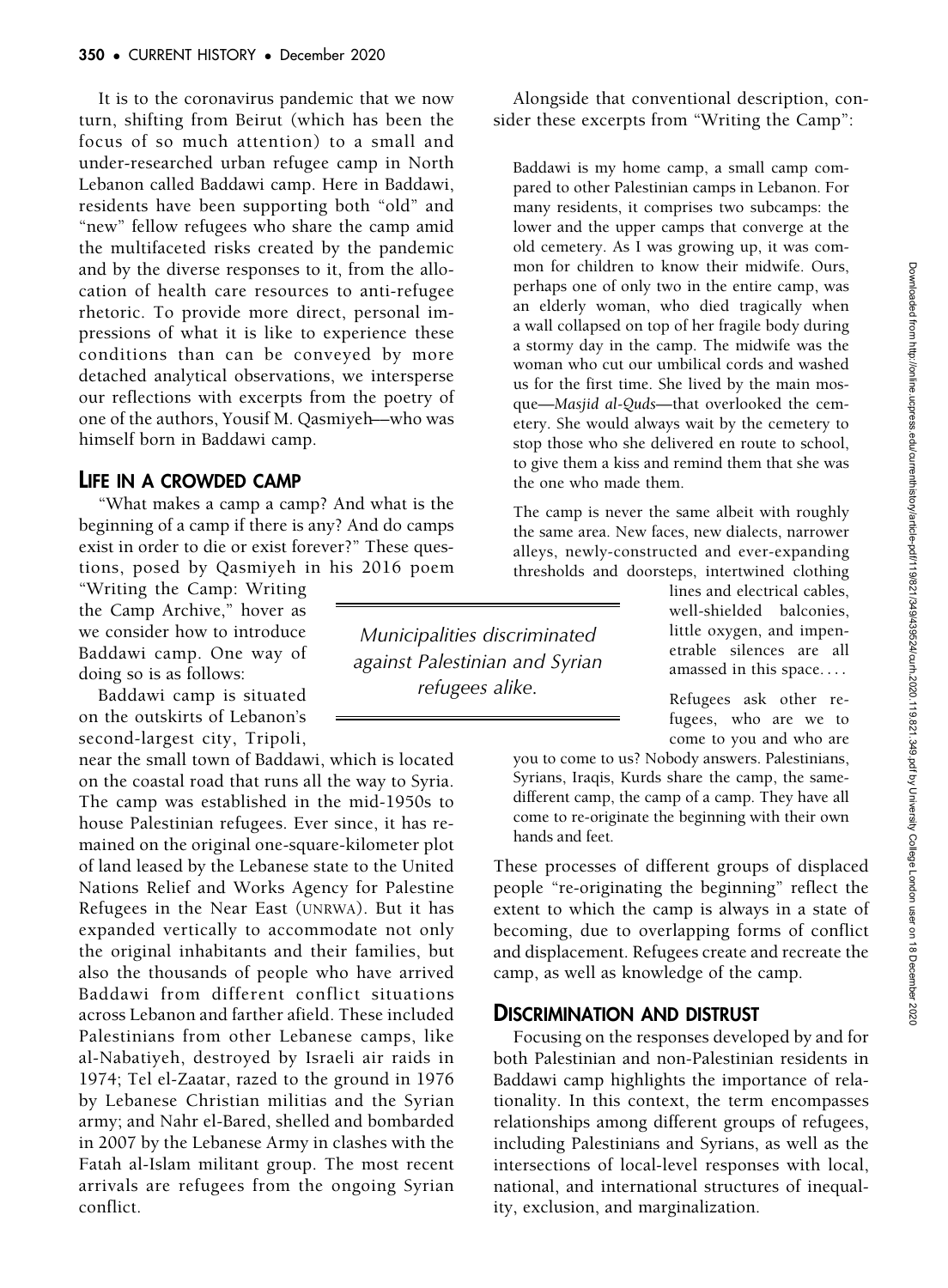Palestinians in Lebanon have historically been denied access to key rights and state services, including citizenship and health care. Both of the UN's refugee agencies, UNRWA and the office of the UN High Commissioner for Refugees (UNHCR), currently operate in Lebanon's Palestinian camps. These camps have been home to Palestinians since the 1950s. Since 2011, they have also been hosting refugees from Syria.

UNRWA is ostensibly responsible for the wellbeing of Palestinian refugees, whereas UNHCR has a mandate to protect all non-Palestinian refugees. One might assume that the presence of these two UN agencies means that refugees in Palestinian camps have access to two sets of support systems. With their widely divergent budgets, mandates, and programmatic activities, however, the UN agencies have created a bifurcated system of assistance, consolidating a hierarchy of worth and exclusion among different groups of refugees on the basis of their nationalities and places of origin. Even in the midst of the pandemic, the two agencies have largely failed to cooperate in their efforts to support displaced people living side by side.

As the number of COVID-19 cases has risen across Lebanon, to around 37,300 by the end of September 2020, according to the official count (though there are fears that cases have been dramatically underreported), so, too, have xenophobic, antirefugee, and discriminatory responses. Mobilizing the well-worn trope that refugees are spreaders of disease, Lebanese officials and politicians at the start of the outbreak promptly demanded that Palestinian camps be placed under even greater control and surveillance, invoking the threats that have long been imagined as emanating from these "foreign" and "polluted" spaces.

Although coronavirus infections in Lebanon reportedly originated among Lebanese nationals (mainly religious pilgrims returning from countries such as Iran and Italy), such demands resulted in the camps being placed under tight lockdowns in early March. Local municipalities discriminated against Palestinian and Syrian refugees alike, imposing long curfews that were not extended to either Lebanese citizens or non-Lebanese residents in other areas, and forcibly preventing people from leaving their home camps. In March, the Lebanese Red Cross reportedly refused to transfer a refugee camp resident with a suspected case of COVID-19 to Rafik Hariri University Hospital in Beirut, the only public hospital where

coronavirus patients were being quarantined and treated free of charge. This caused great alarm inside the camps.

Camp residents in Lebanon—including Palestinians, Syrians, Iraqis, Kurds, and Lebanese—are acutely vulnerable to the impacts, of COVID-19. (Lebanese residents include people who have intermarried, some who are drawn by the cheaper rents or even the prospect of a free burial in the camp's cemetery, and others who work in the camps with other residents.) Living in overcrowded urban camps with poor infrastructure, many are afflicted with preexisting health conditions that have multiplied and worsened. The fragile UNRWA health systems have been defunded and weakened over decades by fickle donors, while Lebanese health systems have a long history of discriminating against and denying treatment to refugees.

Against this backdrop, it is not surprising that mistrust among Palestinians and their fellow camp dwellers toward international and national aid agencies and government departments has remained high as they have faced COVID-19. Yet refugees in Lebanon, like other displaced and dispossessed people around the world, have drawn on long-standing traditions of mutual aid and solidarity to seek ways to protect themselves and others from the pandemic.

## IMPROVISING SOLUTIONS

As of mid-June 2020, only 12 COVID-19 cases had been confirmed among Palestinian refugees in Lebanon. But by the end of September, UNRWA reported that 963 Palestinians had tested positive, of whom 24 had died. How have the residents of Baddawi camp responded to this impending catastrophe?

As we wait for the disease, in echoless rooms, doors locked up, shutters dusted, thrust to the heart. ... The disease that will sign a pact with our diseases. In patience bereft of patience, we stand still behind our walls: without seeing, we shall see the disease that will be. ...

With a third eye, I see the catastrophe.

On March 22, camp organizations including the Security Committee (a coalition of Palestinian factions that at times acts as a mediator with UNRWA and Lebanese officials to maintain security in the camps) announced a curfew for the camp's residents and businesses. Unlike previous curfews and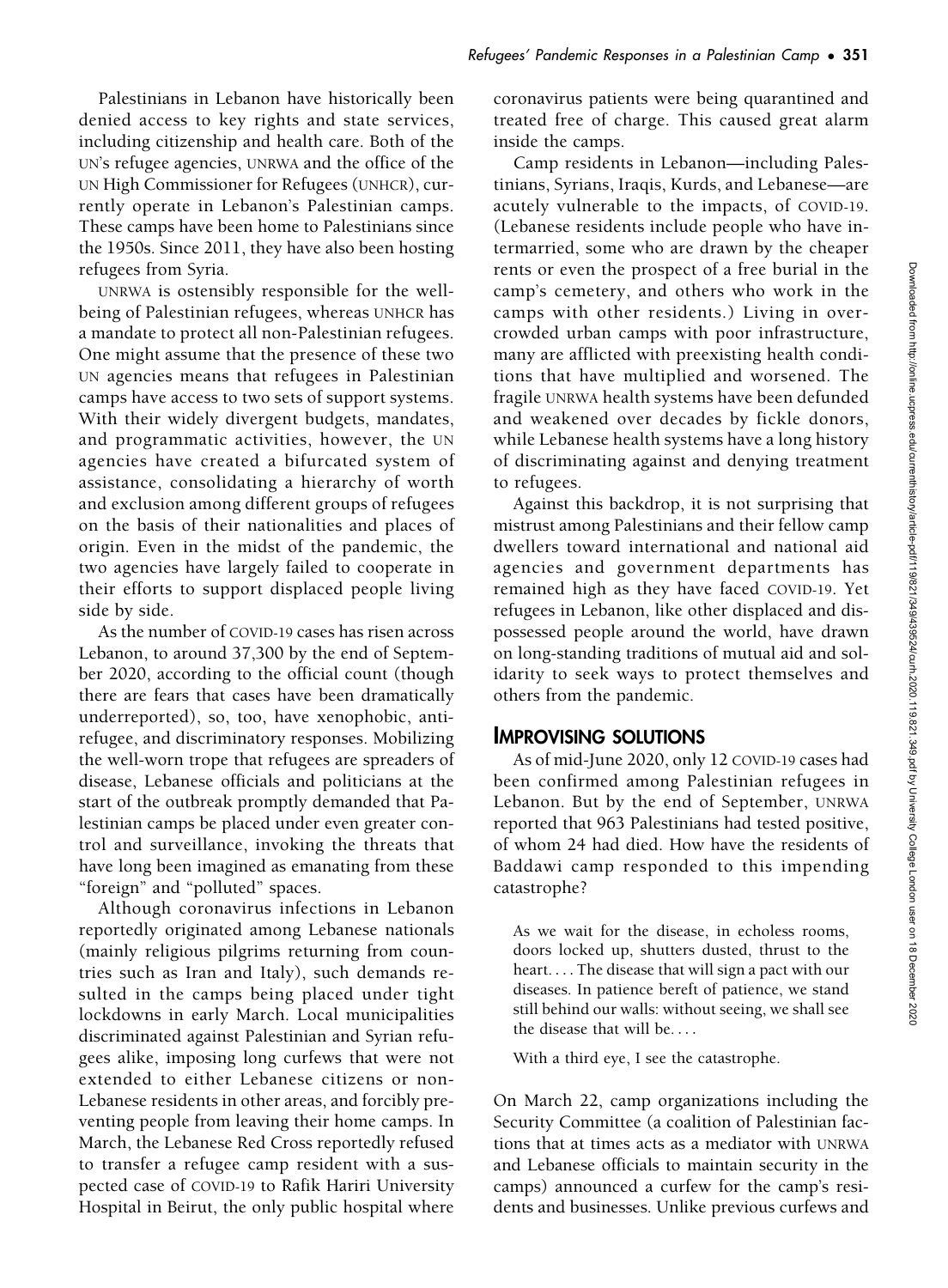camp lockdowns (there have been many since the camp was established in the 1950s), this one was not imposed by Lebanese authorities asserting that the camps posed a danger to the surrounding communities. Instead, after COVID-19 cases were confirmed in a neighboring area outside the camp, refugee activists lobbied for the camp's entry points and exits to be closed in order to protect its residents.

In Lebanon, as in other displacement and hosting contexts, refugee camps are not isolated spaces. They are intimately connected to urban and non-urban areas beyond the camp limits. Palestinian camps have often been perceived as "islands of insecurity" (to use anthropologist Rosemary Sayigh's words), but when the pandemic arrived, many camp residents promptly identified the risks existing outside the camp and encouraged fellow inhabitants to remain inside.

Since before the curfew started, many advocates and volunteers in Baddawi camp have been working tirelessly to prepare and distribute information, guidelines, and resources to help

keep residents as safe as possible during this pandemic. They have developed inclusive approaches designed to reach all residents, irrespective of nationality or legal status.

UNRWA was perceived as

having been slow to inform camp residents about the risks of COVID-19 and provide support. So members of the Palestinian Cultural Club in Baddawi camp promptly took action, drawing on their intimate knowledge of everyday life and needs in the camp. They adapted existing evidence-based informational posters (including World Health Organization materials), translated them into Arabic, and shared the posters and other forms of guidance in print and via social media to reach camp residents of all demographics in an accessible manner.

In addition to running special programs on its radio station, the Cultural Club has worked with social media networks that have been established locally for years. These networks previously had been used to inform residents about everything from school closures to which areas of the camp should be avoided during armed clashes or sporadic shootings. While the threat of COVID-19 is less visible, or audible, the threat to life is no less real, and information is among a range of resources essential for survival in these circumstances.

Food is another essential resource, of course, and camp residents try to make sure everyone receives enough. Over the past few years, in preparation for the holy month of Ramadan, Palestinian residents—including members of the Cultural Club—have collected financial donations from other Palestinians to prepare iftar food baskets for distribution to residents identified as especially in need, whatever their nationality (Palestinian, Syrian, Iraqi, Kurdish, or Lebanese) or place of origin. In 2020, given the fears and restrictions on movement due to the pandemic, the organizers were concerned that it would not be safe for large numbers of people to go door to door collecting donations or to work together shopping for ingredients, cooking, and distributing hot meals during Ramadan.

The disease is not yet here. Alongside our heavy hearts, we have what will be: flour, beads of yeast, whole and crushed lentils, potatoes, their red soil to nurture escaping blessings in dryness.

Refugees in Lebanon have drawn on long-standing traditions of mutual aid and solidarity.

The number of people in need of food in the camp has been much larger than in previous years—not just because of the pandemic, but also due to the ongoing collapse of the already fragile Lebanese

economy. As an acute financial crisis has spiraled since 2019, people who were lucky enough to receive salaries through bank transfers have been unable to withdraw money from their bank accounts for months. Dollar withdrawals from banks were suspended on March 30 amid a national liquidity shortage.

Camp residents who once relied on remittances from family and friends abroad have been unable to receive international money transfers. The closure of the Beirut airport and the country's land borders has made it nearly impossible for relatives to send cash directly. The devaluation of the Lebanese lira compounded a more than two- or even threefold rise in prices for basic necessities over the course of only a few months.

With cash scarce and movement restricted in the camp, the Cultural Club started seeking other ways to safely collect and distribute donations to people in need. Club members contacted local businesses, including groceries and mini-markets both inside and on the outskirts of the camp,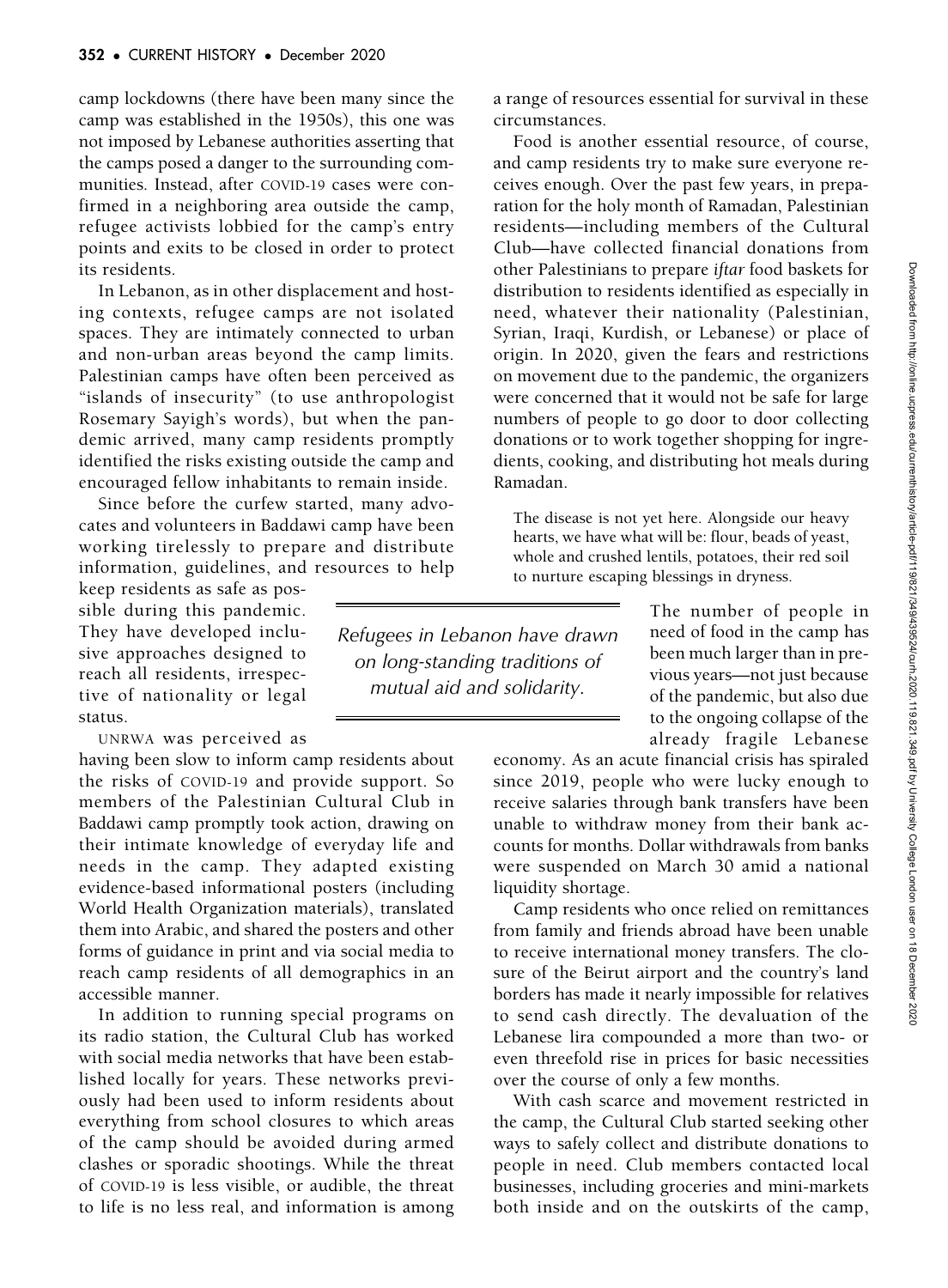soliciting cash and in-kind donations. The club also produced and broadcast a "Who Will Donate a Million?" fund-raising drive on its online channel.

As donations were secured, the club's facility the ground-floor unit in an old apartment block in the camp, comprising three small rooms and a small patio—was converted into a storage and packing unit. Having initially considered that distributing tinned food items so that people could cook their own iftar meals would be the safest option, the club members soon realized that many residents were unable to afford cooking gas, or might lack cooking or refrigeration appliances. They decided to maintain the original plan of working together, as safely as possible, to cook hot meals for distribution to camp residents breaking the daily fast during Ramadan.

Just a few days before the start of Ramadan on April 23, as the limits of local resources became increasingly apparent, the Cultural Club's chapters in Baddawi and Mar Elias camps joined an emergency relief fund-raiser in partnership with al-Naqab Center (a youth-based cultural group) in Burj al-Barajneh camp and two US-based Palestinian initiatives, the Palestinian Youth Movement and Al-Awda: The Palestine Right to Return Coalition. The aim was to raise \$50,000 to buy and distribute packages of food and sanitizing products (each worth approximately \$50) to help the residents of those three camps practice social distancing and offset some of the economic damage caused by the pandemic. Within three months, the initiative had exceeded that goal.

# SYRIAN SCAPEGOATS

For communities living in poverty around the world, the risk of contracting COVID-19 is paralleled, or surpassed, by the risks of destitution and starvation arising from policies and political decisions. Social distancing is ultimately impossible among people who live in overcrowded conditions, who have no savings to draw on to buy food, and whose survival is contingent on precarious daily labor in the informal sector.

In Lebanon, national authorities have long prohibited Palestinian and Syrian refugees from entering the formal labor market. That leaves them among the people least likely to be able to afford to practice social distancing, putting them at higher risk of contracting the virus.

Local initiatives have sought to help make people more capable of social distancing. But national policies and politics in Lebanon have created structures of inequality and exclusion over decades. In the first half of 2020, national and municipal authorities created new forms of marginalization and discrimination with COVID-19 testing programs that targeted people on the basis of nationality.

On June 21, when there were still relatively few confirmed COVID-19 cases among Palestinians and Syrians in Lebanon (12 and 13 cases, respectively), municipal authorities and the state-run National News Agency reported that Syrian refugees working in Tripoli's port and living in Baddawi camp and on its outskirts in Wadi al-Nahleh had tested positive for the virus. In a flurry of public announcements, one by the UNRWA Health Department warned that these confirmed cases marked a tipping point in the country: "The epidemic no longer just threatens our camps—it has now entered them." Random tests on 119 Palestinian residents in June had all been negative; UNRWA officials implicitly asserted that the previously "clean" camp was now at risk due to the Syrians' infections.

UNHCR, the UN agency ostensibly responsible for Syrian refugees, has been conspicuous by its absence both inside and outside Baddawi camp. Our interviews with camp residents confirmed that these Syrians and their families received food supplies from UNICEF to sustain them under quarantine. They had received no assistance from UNHCR.

Local actors in the camp, including its Palestinian factions and its Popular Committee, announced that they had identified the location of the two Syrians' living quarters, marking them as the epicenter of contagion risk in the camp. Contact tracing was immediately set in motion under the supervision of the camp's Health Committee and the Lebanese Ministry of Health, which had committed to transferring any individuals who tested positive to a state hospital. As these developments unfolded, some camp residents started to associate COVID-19 with Syrians, in line with xenophobic rhetoric used by Lebanese politicians at the onset of the pandemic.

Amid rising fear over the arrival of the virus, members of the Popular and Security committees roamed through the alleyways and streets of the camp, instructing people to shutter their shops and stay indoors. Baddawi camp was once again subjected to closure, a space and community in quarantine.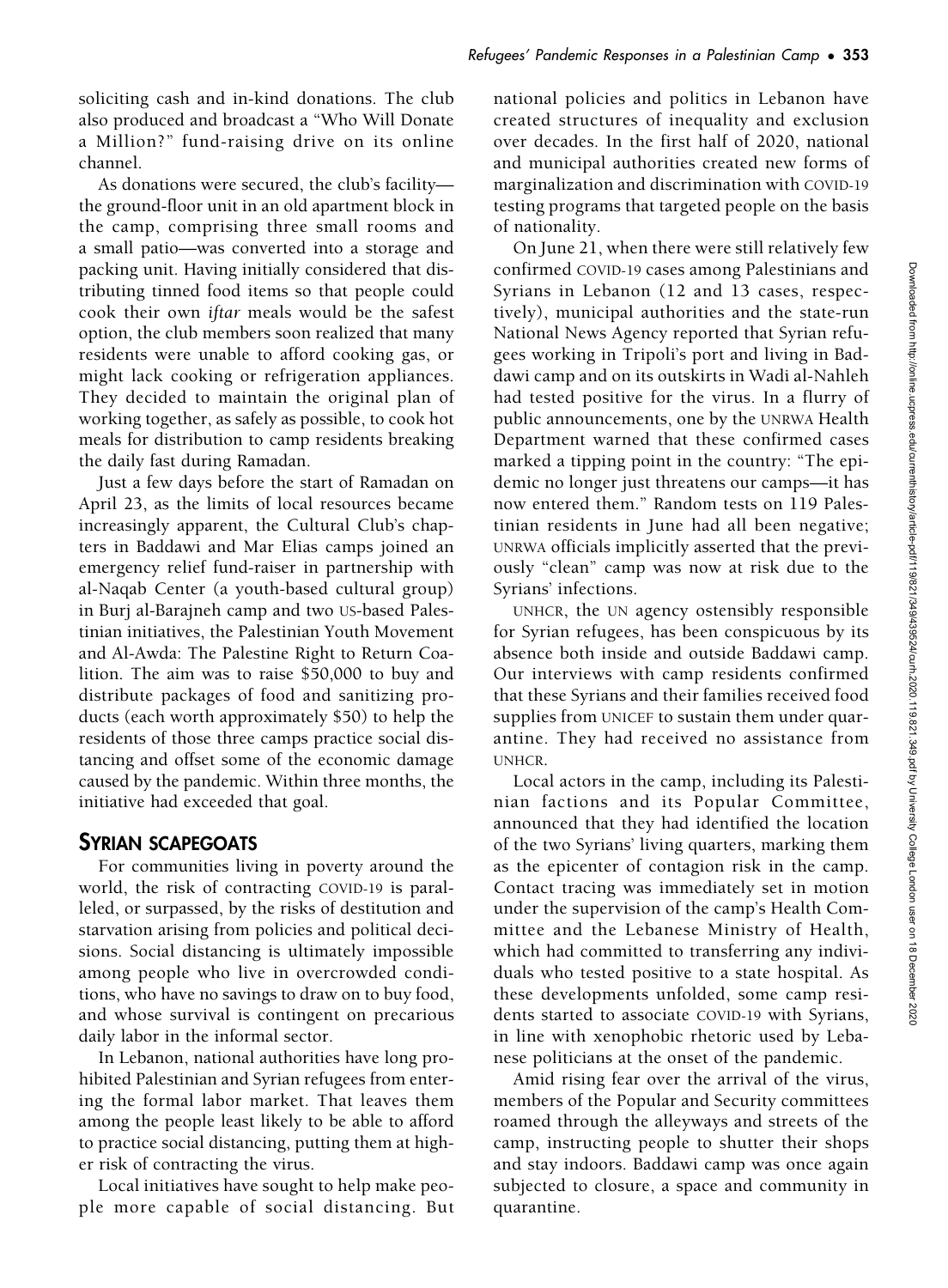## A BORROWED AMBULANCE

Since the devastating August 2020 blast in Beirut's port, coronavirus infection rates have soared across Lebanon, and medical infrastructure nationwide has been under mounting pressure. All of the Red Cross hospitals in north Lebanon are relocating, with medical staff either being laid off or moving to Beirut in order to care for both blast survivors and the rising number of COVID-19 cases in the capital.

While the focus on Beirut is understandable, given the vast destruction caused by the port explosion, allocating more resources to the capital puts people living elsewhere in the country at greater risk, citizens and refugees alike. UNHCR has been working to expand hospital capacity for COVID-19 patients (regardless of their nationality), adding 16 intensive care units (ICUs) in Halba's Governmental Hospital, in the northern Akkar municipality; Rafik al-Hariri Hospital in Beirut; and Saida's Governmental Hospital in South Lebanon. At the time of this writing, however, no additional ICUs are yet available in the government hospital in Tripoli, which is the nearest hospital to Baddawi camp.

Recognizing the increasing pressure on medical infrastructure amid the national emergency, as infection rates and deaths started to increase in Baddawi camp, the Cul-

tural Club approached local officials in the town of Baddawi in August to ask if it could use one of the municipality's ambulances to take refugees with COVID symptoms to hospitals. The municipality granted its approval, loaning the club an ambulance that was not being used.

A member of the club volunteered to collect people with suspected COVID-19 infections from both Baddawi camp and the neighboring camp, Nahr el-Bared, and transport them to hospitals in Tripoli and Halba, and in some cases to Rafiq al-Hariri Hospital in Beirut. This refugee-driver wears a hazmat suit and protective gear provided by the Red Cross and Red Crescent Society at the club's request. Masks are bought from local supermarkets and shops in the camp and neighboring areas.

By "borrowing" the ambulance, the Cultural Club is using the citizen's tools to assist other refugees, improvising with the limited available resources to navigate entrenched inequitable systems. Such makeshift measures, however, are not sustainable, and they are no substitute for the

health care resources that local and national governments should be allocating to the camps during this crisis to protect both their residents and the surrounding communities.

### STRIVING FOR SOLIDARITY

Local responses developed by Baddawi camp residents demonstrate the ways in which refugees have worked individually and collectively to find means of caring for Palestinian, Syrian, Iraqi, Kurdish, and Lebanese residents in highly precarious conditions, at a time when their vulnerability is only increasing. These kinds of refugee-led crisis responses have long transcended nationalitybased identity markers. But over the past few months, such modes of solidarity and mutuality have had to contend with national and municipal interventions that align with policies and political discourses constituting refugees as the Other—as the threatening carrier of disease and risk. In this context, political pressures and responses can sometimes divide camp residents along national lines.

Such hostile rhetoric ignores the fact that refu-

Refugee camps are not isolated spaces.

gees are often hosts to other refugees, and take responsibility for their well-being when the state fails to do so. Recognizing the many roles that they play to protect members of their own com-

munities, and others, is an essential means of challenging monolithic representations of refugees as either security threats or passive recipients of international aid. Documenting and archiving such local responses is necessary to record how refugees seek to fill gaps and redress inequalities that have been created and reproduced by national and international actors alike.

Well before the COVID-19 pandemic, mutual aid initiatives in Baddawi camp provided support to residents with wide-ranging backgrounds. It is important to critically examine how such preexisting support systems and networks are coping with both the pandemic itself and the different policies and politics emerging in response to the crisis.

We cannot understand either the vulnerabilities that people face in displacement or the responses they develop without considering the ways that local experiences are framed by systems on multiple scales, including long-entrenched structural inequalities and processes of marginalization and exclusion. The vulnerabilities of the residents of